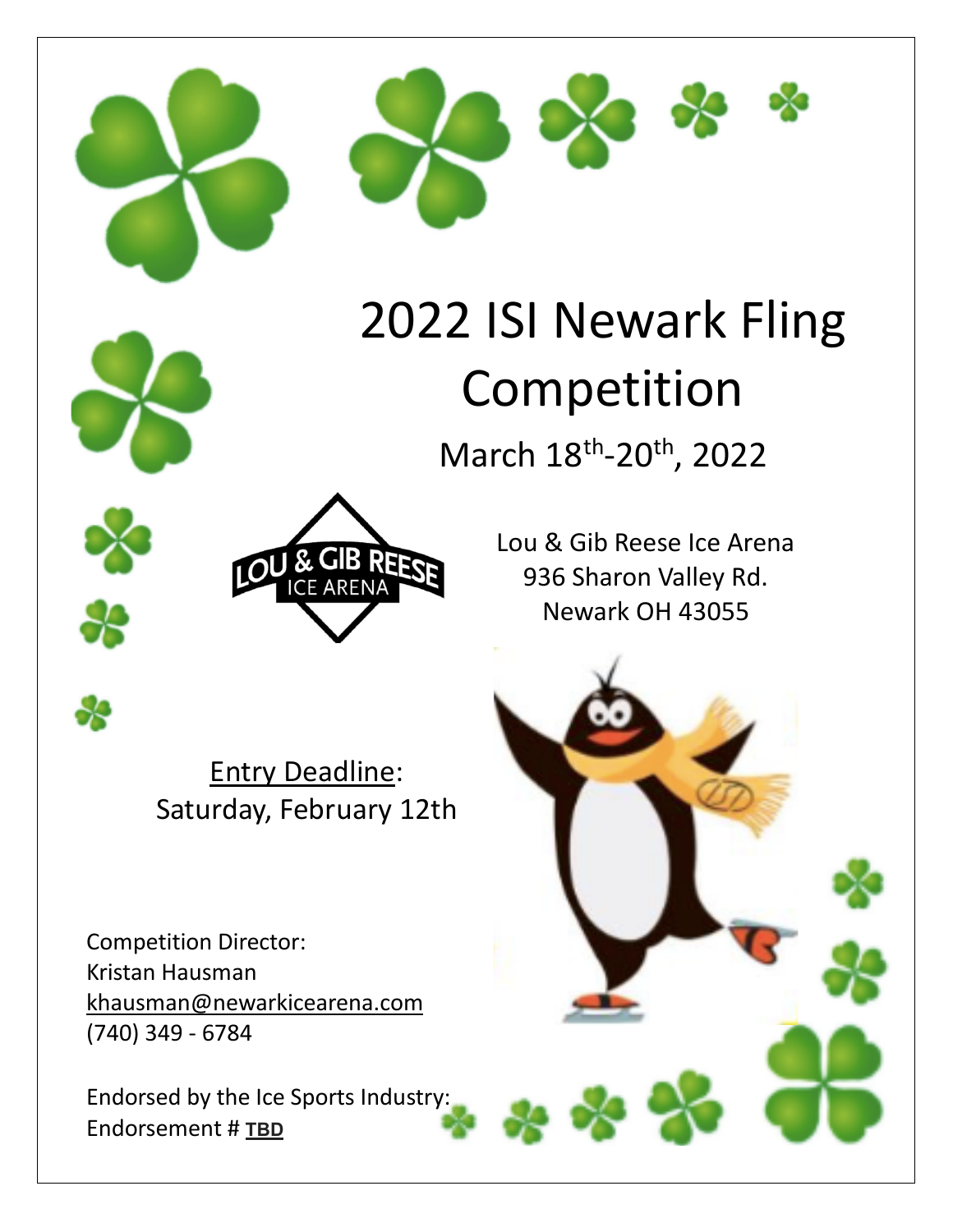## **2022 ISI NEWARK SPRING FLING COMPETITION**

#### **DATES:** March 18-20, 2022

**LOCATION:** Lou & Gib Reese Ice Arena, 936 Sharon Valley Road; Newark, Ohio 43055

#### **APPLICATION Entries must be received by Saturday,February 12, 2022**

- **DEADLINE:** Skaters MUST have a current ISI membership. Applications submitted without a current ISI number will not be processed until an ISI number is received. All entrants must be registered to their highest test level with ISI on or before February 12, 2022. All competitors must compete at their highest test level passed and comply with equivalency chart levels. Ages for the purposes of grouping will be the skater's age as of March 18, 2022. Incomplete applications will not be processed until all information is received. There will be a \$10.00 charge to change events after the application deadline. (i.e. change FS 3 to FS 4). There is no charge to scratch from an event; refunds will not be given.
- **FEES:** The fee for an individual entry is \$60.00. The family entry fee is \$100.00. The family entry includes up to 3 immediate family members with each family member skating in one event. Each additional entry (for both individual and family entries) is \$15.00. All team fees are \$45.00 per team plus \$13.00 per skater. Entries received after **February 12, 2022** must include a \$25.00 late fee and will only be accepted on an "as available basis."
- **ENTRY FORM:** The competition entry form should be received on or prior to Saturday, February 12, 2022. All checks should be made payable to the **Lou & Gib Reese Ice Arena**. No refunds will be given after the registration deadline unless cancellation is due to a skater's medical condition. A doctor's excuse will be required to receive a refund. No refund will be given for any reason after March 17, 2022. ISI membership number and test level must be entered in the appropriate places on the entry form.
- **SCHEDULE:** The final event schedule will be sent to the team coach no later than 7-10 days prior to the competition. Please check with your team coach for your competition times. Updated schedules will also be posted online at www.newarkicearena.com.
- **ELIGIBILITY:** The ISI Newark Spring Fling Competition is open to Individual or Professional members of the ISI whose membership is current up to and including the date of the competition. Events are offered to all ages - Tots through Adults.

Members of USFS who are individual or professional members of ISI and have all their ISI tests passed and registered with ISI headquarters are eligible to compete in accordance with the ISI/USFS joint statement of policy. USFS members should obtain written permission from their home club 30 days prior to the competition. Please see conversion chart below. USFS and ISI Adult skaters (age 21 and over) may petition the ISI Headquarters for permission to compete lower than levels listed below.



**CONVERSION** 





| <b>FREESTYLE</b>                  |                                             | <b>DANCE</b>                      |                                             |
|-----------------------------------|---------------------------------------------|-----------------------------------|---------------------------------------------|
| <b>USFS Test</b><br><b>Passed</b> | <b>May Compete No</b><br><b>Lower Than:</b> | <b>USFS</b> Test<br><b>Passed</b> | <b>May Compete No</b><br><b>Lower Than:</b> |
| Pre-Preliminary                   | Freestyle 3/Open Bronze                     | Preliminary                       | Dance 3                                     |
| Preliminary                       | Freestyle 4/Open Silver                     | Pre-Bronze                        | Dance 4                                     |
| Pre-Juvenile                      | Freestyle 4/Open Silver                     | <b>Bronze</b>                     | Dance 5                                     |
| Juvenile                          | Freestyle 6/Open Gold                       | Pre-Silver                        | Dance 6                                     |
| Intermediate                      | Freestyle 6/Open Gold                       | Silver                            | Dance 7                                     |
| <b>Novice</b>                     | Freestyle 8/Open<br>Platinum                | Pre-Gold                          | Dance 9                                     |
| Junior                            | Freestyle 8/Open<br>Platinum                | Gold                              | Dance 10                                    |
| Senior                            | Freestyle 8/Open<br>Platinum                |                                   |                                             |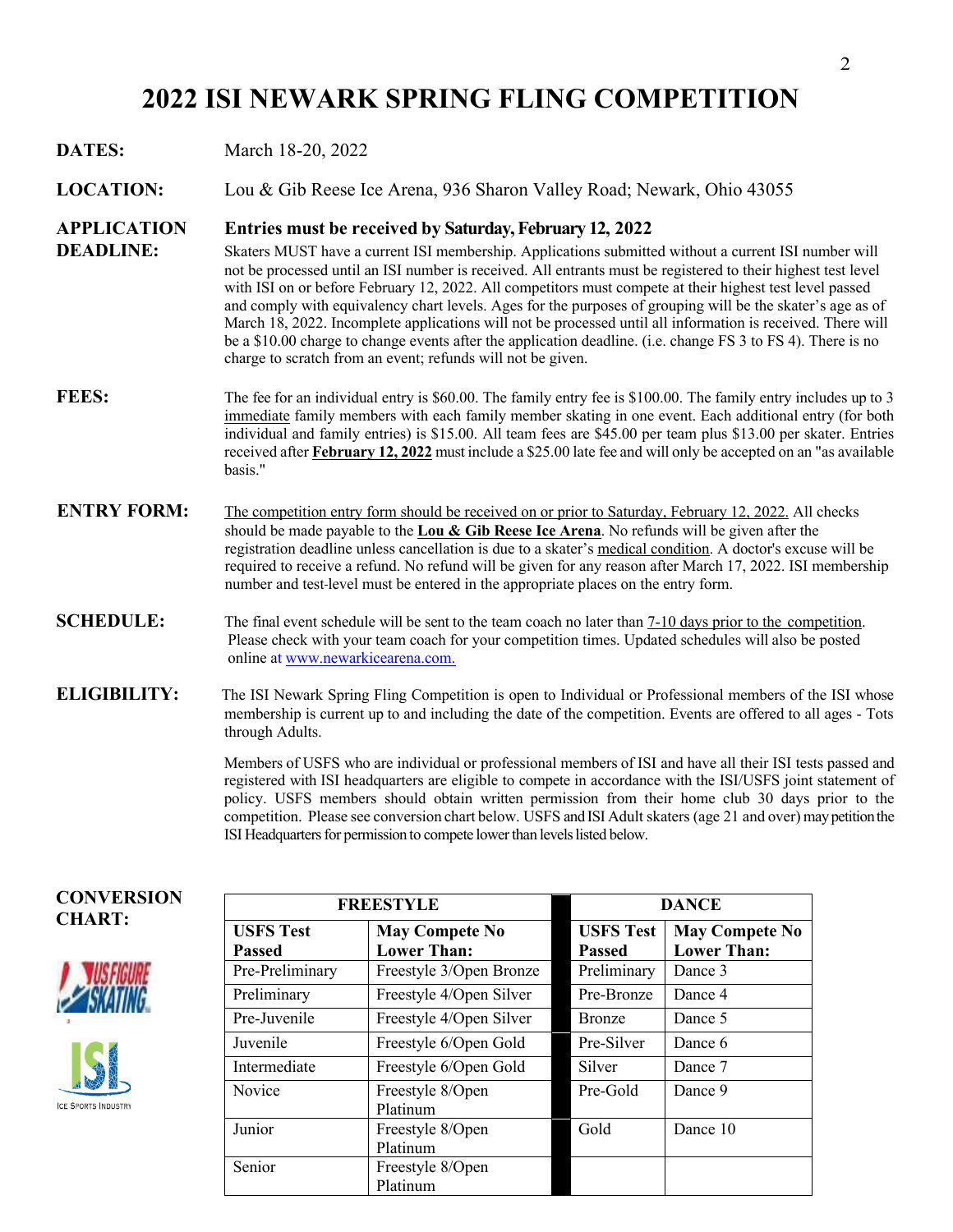|                                         | 3                                                                                                                                                                                                                                                                                                                                                                                                                                                                                                                                                                                                                                                                                                                                                                                                                                                                                                                                                                                                                                                                                                                                                               |
|-----------------------------------------|-----------------------------------------------------------------------------------------------------------------------------------------------------------------------------------------------------------------------------------------------------------------------------------------------------------------------------------------------------------------------------------------------------------------------------------------------------------------------------------------------------------------------------------------------------------------------------------------------------------------------------------------------------------------------------------------------------------------------------------------------------------------------------------------------------------------------------------------------------------------------------------------------------------------------------------------------------------------------------------------------------------------------------------------------------------------------------------------------------------------------------------------------------------------|
| <b>COMPETITION</b><br><b>STANDARDS:</b> | The ISI Newark Spring Fling Competition will be conducted in accordance with the ISI rules and<br>regulations set forth in the 2018 ISI Handbook and any current ISI updates. Events are offered to all<br>ages-Tots through Adults. Artistic Skating, Couples, Rhythmic, Pairs, Dance (Solo & Mixed), Open<br>Solo Free Dance, Solo Compulsories (FS 1-10), Ensemble, Jump & Spin, Freestyle (Tots, Pre-<br>Alpha through Delta, Freestyle 1-10, Open Freestyle (Bronze-Platinum), Footwork, Interpretive<br>(Broadway Theme), Stroking (Pre-Alpha – Delta), Synchronized Team Compulsories & Freeskate<br>(Skating & Formation), Team Compulsories, Spotlight (Individual, Couple & Family) – Character,<br>Light Entertainment & Dramatic. Skaters will be divided by age, level and gender. We reserve the right<br>to combine ages $\&$ genders based on enrollment. In an event where there is only one entry, the skater<br>will compete and place according to the rules of ISI Competition Standards and must earn 80% of the<br>total points possible to place first in the category. We reserve the right to cancel events due to low<br>enrollment. |
| <b>MUSIC:</b>                           | All programs must be electronically submitted by Saturday, March 5 <sup>th</sup> .                                                                                                                                                                                                                                                                                                                                                                                                                                                                                                                                                                                                                                                                                                                                                                                                                                                                                                                                                                                                                                                                              |
|                                         | Electronic submission can be made in the following manner:<br>Music should be in an audio file format (mp3, m4a, etc)<br>Music file should be labeled with skater name, event name, and arena name (i.e. Jane Smith,<br>Freestyle 2, Lou & Gib Reese Ice Arena)<br>Music should be uploaded to this Google Form: https://forms.gle/dLbH2WTtvQ8Vqx4N8<br>$\bullet$<br>Please make sure to bring back-up copies in case of technical difficulties.                                                                                                                                                                                                                                                                                                                                                                                                                                                                                                                                                                                                                                                                                                                |
| <b>REGISTRATION:</b>                    | The check-in table will open 45 minutes prior to the day's events and will remain open until the<br>end of each day's events. All competitors should check-in when they arrive at the arena to pick<br>up the competitor's packet, turn in music, and/or address any concerns.                                                                                                                                                                                                                                                                                                                                                                                                                                                                                                                                                                                                                                                                                                                                                                                                                                                                                  |
|                                         | Competitors should be in the arena at least one hour prior to their anticipated warm-up time.                                                                                                                                                                                                                                                                                                                                                                                                                                                                                                                                                                                                                                                                                                                                                                                                                                                                                                                                                                                                                                                                   |
| <b>JUDGES:</b>                          | A panel of three judges will be used for each event. Each participating arena must provide at least<br>one judge for every ten entries. Each judge is required to fulfill at least a two-hour judging<br>assignment per 10 entries. All judges must be current professional members of the ISI and<br>qualified to judge by passing ISI Judges' Certification exams. It is considered unethical for a<br>coach to bring a team of skaters if that coach is not a professional member of the ISI and to judge<br>without certification. If you are unable to fill your judging assignment, you must find your own<br>replacement and inform the Competition Director. The Competition Director will deduct team<br>points if the team does not supply an acceptable number of judges, or if the scheduled judge does<br>not fulfill their obligations.                                                                                                                                                                                                                                                                                                           |
| <b>ACCOUNTING</b><br><b>REVIEW:</b>     | Request for competition reviews must be made in writing by the Team Coach, no more than 1 hour<br>after the results have been posted.                                                                                                                                                                                                                                                                                                                                                                                                                                                                                                                                                                                                                                                                                                                                                                                                                                                                                                                                                                                                                           |
| <b>AWARDS:</b>                          | Medals will be provided for first through sixth places in all events and will be distributed during the<br>resurface times throughout the competition.                                                                                                                                                                                                                                                                                                                                                                                                                                                                                                                                                                                                                                                                                                                                                                                                                                                                                                                                                                                                          |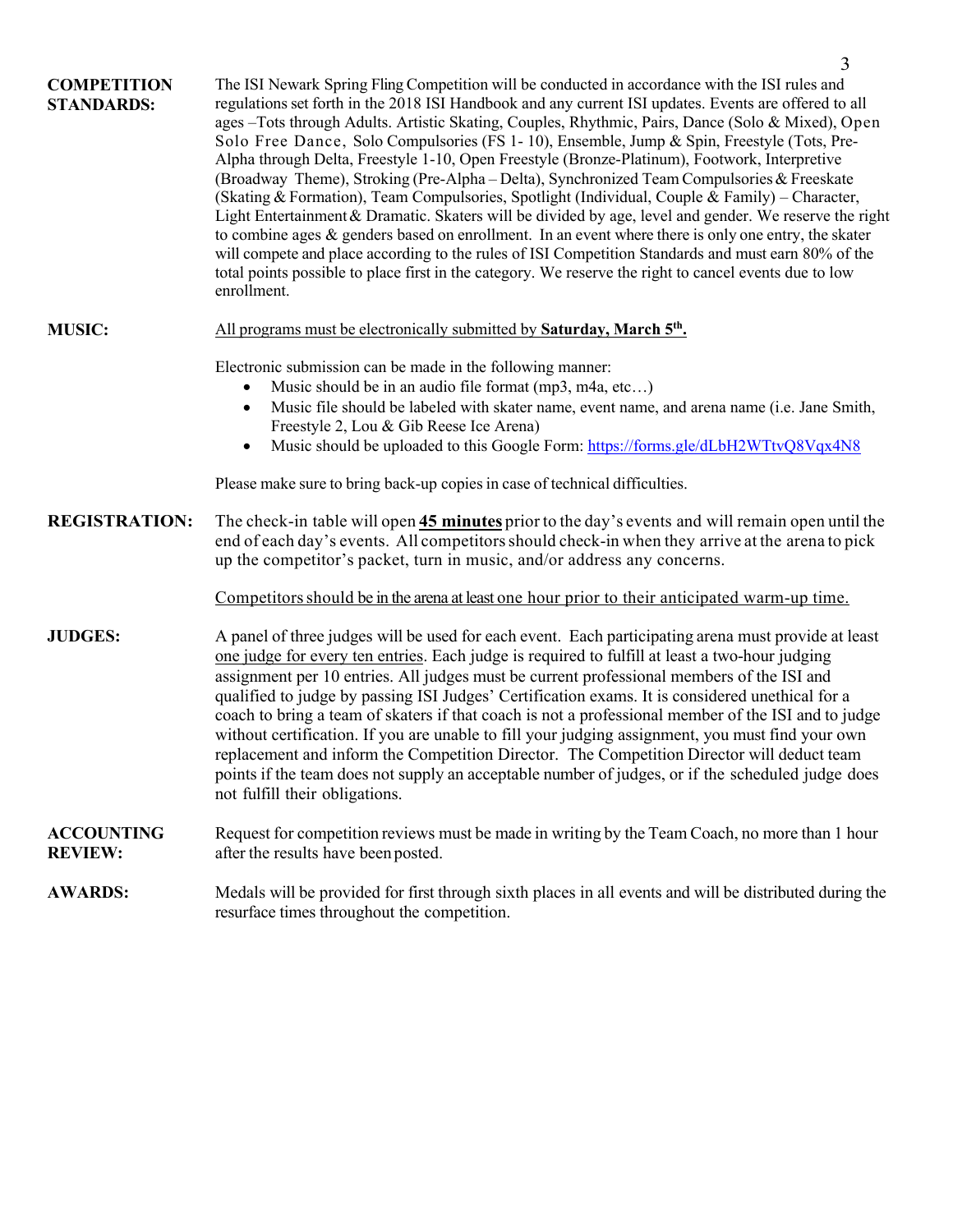Here are some brief descriptions of our most popular INDIVIDUAL events:

**Tots-Pre-Alpha-Delta:** A traditional technical program, skated to music of the skater's choice, with emphasis on the required elements from the skater's current level. Skaters must include one additional maneuver from Freestyle 1.

**Freestyle 1-10:** A traditional technical program, skated to music of the skater's choice, with emphasis on the required elements from the skater's current freestyle level.

**Open Freestyle:** This is a Freestyle event with no required maneuvers! Skaters may perform any spins at any level; however, jumps are limited by level.

**Artistic:** Skaters perform a routine to music in which the emphasis is on strong edges, flow, choreography, innovative moves and music interpretation. Technical maneuvers are not judged in this event. Open to Freestyle level skaters only.

**Spotlight:** This event focuses on the overall entertainment value of the program. It's a chance for the skater to develop performance skills while having fun on the ice. There are no required maneuvers in spotlight events, but there are limitations according to the skater's freestyle level.

**Footwork:** A 1-minute program where skaters perform a variety of turns, edges and footwork sequences of their own design to music.

**Interpretive:** The theme for this year's interpretive event is **TBD**. Skaters are encouraged to dress in themed costumes for this event. See 2018 edition of *The ISI Handbook* for further event descriptions and limitations.

**Rhythmic Skating:** Skaters use a RIBBON, HOOP, or BALL in a program. Please see the Handbook for specific measurements of these props.

#### **Solo Compulsories:**

This event is open to skaters of Pre-Alpha and higher levels. Skaters are to perform **only** the three maneuvers listed below, in **ANY** order with a minimum of connecting steps. Each maneuver may only be attempted one time. **Additional maneuvers, such as any jump, spin, or gliding maneuver from a test level or any uncaptured moves are not allowed and will result in a penalty.** This event will be held on half ice for Pre-Alpha-Delta and Freestyle levels 1-5, and full ice for levels 6-10. The required maneuvers are listed below and are the same as all 2022 ISI National Events.

| Pre-Alpha    | Left 1-foot glide, Right 1-foot glide, Backward Swizzles                                |
|--------------|-----------------------------------------------------------------------------------------|
| Alpha        | Forward Stroking, Right over Leftt Forward Crossovers, 1-foot Snowplow Stop             |
| Beta         | Right over Left Backward Crossovers, Left over Right Backward Crossovers, Right T-Stop  |
| Gamma        | RFI Mohawk Combination, LFI Mohawk Combination, Hockey Stop                             |
| Delta        | RFI 3-turn, LFI 3-turn, Bunny Hop                                                       |
| Freestyle 1  | Forward Inside Pivot, Waltz Jump, Forward Arabesque                                     |
| Freestyle 2  | Ballet Jump, 1-foot spin, 2 Forward Arabesques                                          |
| Freestyle 3  | Salchow Jump, Backward Outside or Inside Pivot, Toe Loop Jump                           |
| Freestyle 4  | Flip Jump, Sit Spin, Loop Jump                                                          |
| Freestyle 5  | Camel Spin, Axel jump, Lutz Jump                                                        |
| Freestyle 6  | Double Salchow Jump, Choice Spin (Cross-foot/Layback, Sit-Change-Sit), Split Jump       |
| Freestyle 7  | Opposite Jump, Flying Camel Spin, Double Toe Loop Jump                                  |
| Freestyle 8  | Double Loop Jump, Flying Sit or Axel Sit Spin, Split Lutz                               |
| Freestyle 9  | Double Lutz, Flying camel into Jump Sit Spin, Axel in Opposite Direction or Double Axel |
| Freestyle 10 | Double Axel-Double Toe Loop jump combination, Death drop, 3 Arabian cartwheels or       |
|              | Butterfly jumps                                                                         |